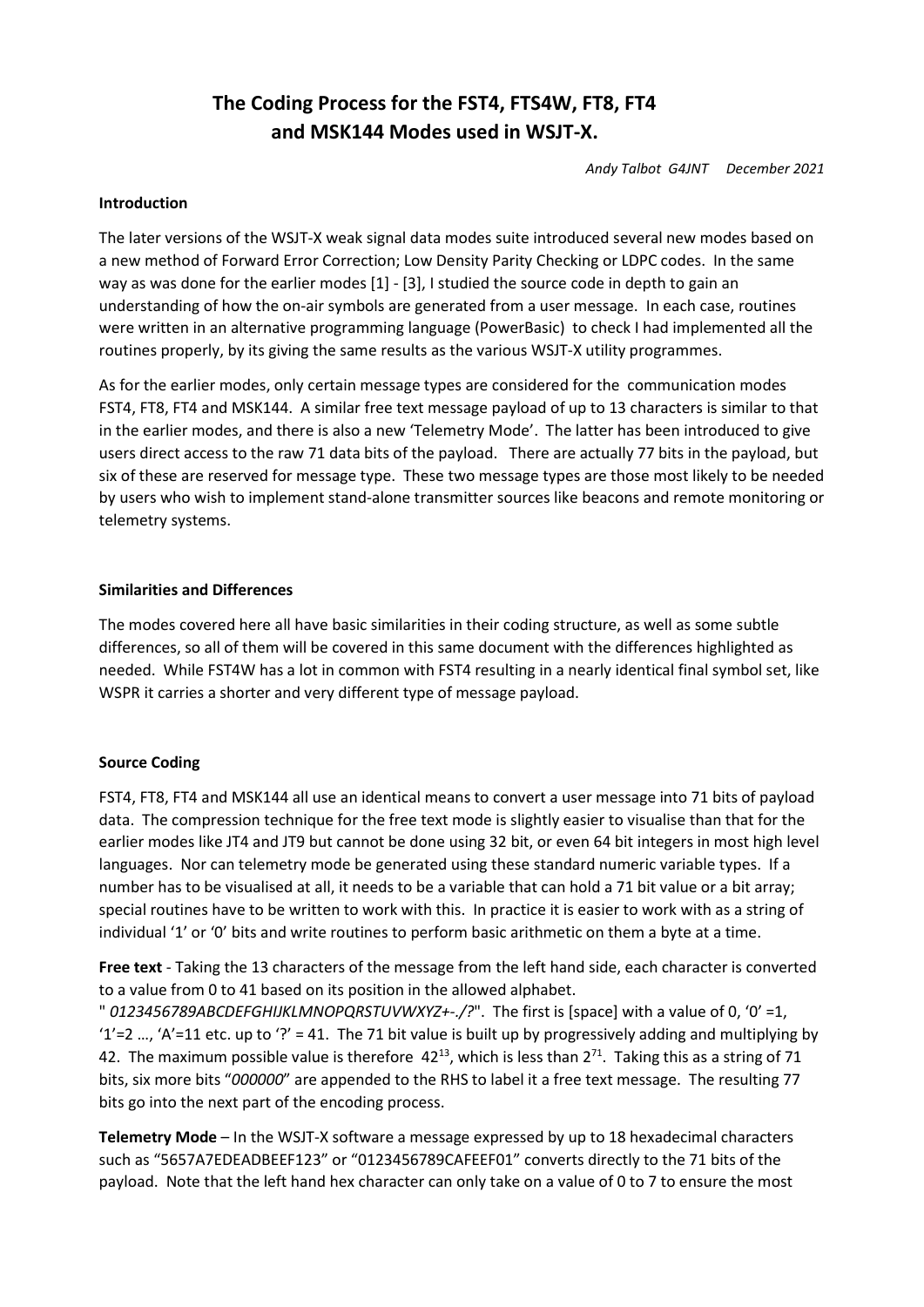significant bit is not used, so as to maintain just 71 bits. A hex string shorter than 18 characters is assumed to have leading zeroes to make up 18 hex digits. Six more bits "101000" are added to the RHS of the 71 bits to make up the 77 bit source data.

FST4W Compression - This is a special encoding just used for iWSPR type messages, and contains callsign, four-character locator, and power level in dBm. Basic callsign encoding is performed in a similar but not identical manner to that for WSPR, [1] building up a 28 bit value based on the allowed letters or numbers in any position of a standard callsign.

A callsign has a maximum of six characters consisting only of A-Z, 0-9 and [space] The third character is forced to be *always* a number. To cope with callsigns that start with a letter followed by a number, a space is appended to the front if necessary. So, for example, 'G4JNT' will become '[space]G4JNT' whereas GD4JNT stays as-is. Short callsigns are then further padded out to six characters by appending spaces to the end

The 37 allowed characters are allocated values from 0 to 36 such that '0' – '9' give  $0-9$ , 'A' to 'Z' give 10 to 35 and [space] is given the value 36. Further coding rules on callsigns mean that the final three characters (of the now padded out callsign) can only be letters or [space] so will only take the values 10 – 36. With the characters, designated [Ch X], taking on values from 0 to 36 as defined, the callsign is now compressed into a single integer N by successively building up.

| $N_1 = [Ch 1]$                  | The first character can take on any of the 37 values including [sp],         |
|---------------------------------|------------------------------------------------------------------------------|
| $N_2 = N_1 * 36 + [Ch 2]$       | but the second character cannot then be a space so can have 36 values        |
| $N_3 = N_2 * 10 + [Ch 3]$       | The third character must always be a number, so only 10 values are possible. |
| $N_4 = 27 * N_3 + [Ch 4] - 10]$ |                                                                              |
| $N_5 = 27 * N_4 + [Ch 5] - 10]$ | Characters at the end cannot be numbers,                                     |
| $N_6 = 27 * N_5 + [Ch 6] - 10]$ | so only 27 values are possible.                                              |

Giving an absolute maximum value for N of 37 \* 36 \* 10 \* 27 \* 27 \* 27 = 262177560

Which is just comfortably less than  $2^{28}$  = 268435456 and means the callsign can be represented by 28 bits with a range of codes left over for the future, eg. For allocation to special cases and flags.

In a change from WSPR encoding, 2063592 +  $2^{22}$  is now added to the result as a flag to show it is a standard callsign, but the result is still a 28 bit number. (Adding this offset takes the maximum possible value up to the limit for 28 bits). Doing this means there is now provision for special types of callsigns, and extensions but these are not discussed here. Visit the WSJT-X source code for full details of the enhanced callsign encoding.

The locator, characters CH1 to CH4, is compressed to 15 bits but in a way that is simpler than used for WSPR, just encoding the first pair of letters A – R directly as numbers from 0 to 17, then progressively building up from the left:

N = CH1 \* 18 \* 10 \* 10 + CH2 \* 10 \* 10 + CH3 \* 10 + CH4

The power level is encoded as a five bit value  $0 - 63$ , giving units from -30dBm to +30dBm

The resulting 48 bit number, (28 bits of callsign, 15 of locator and 5 of power) has the two bits "00" appended to make up a 50 bit source for the FST4W standard 'iWSPR' mode.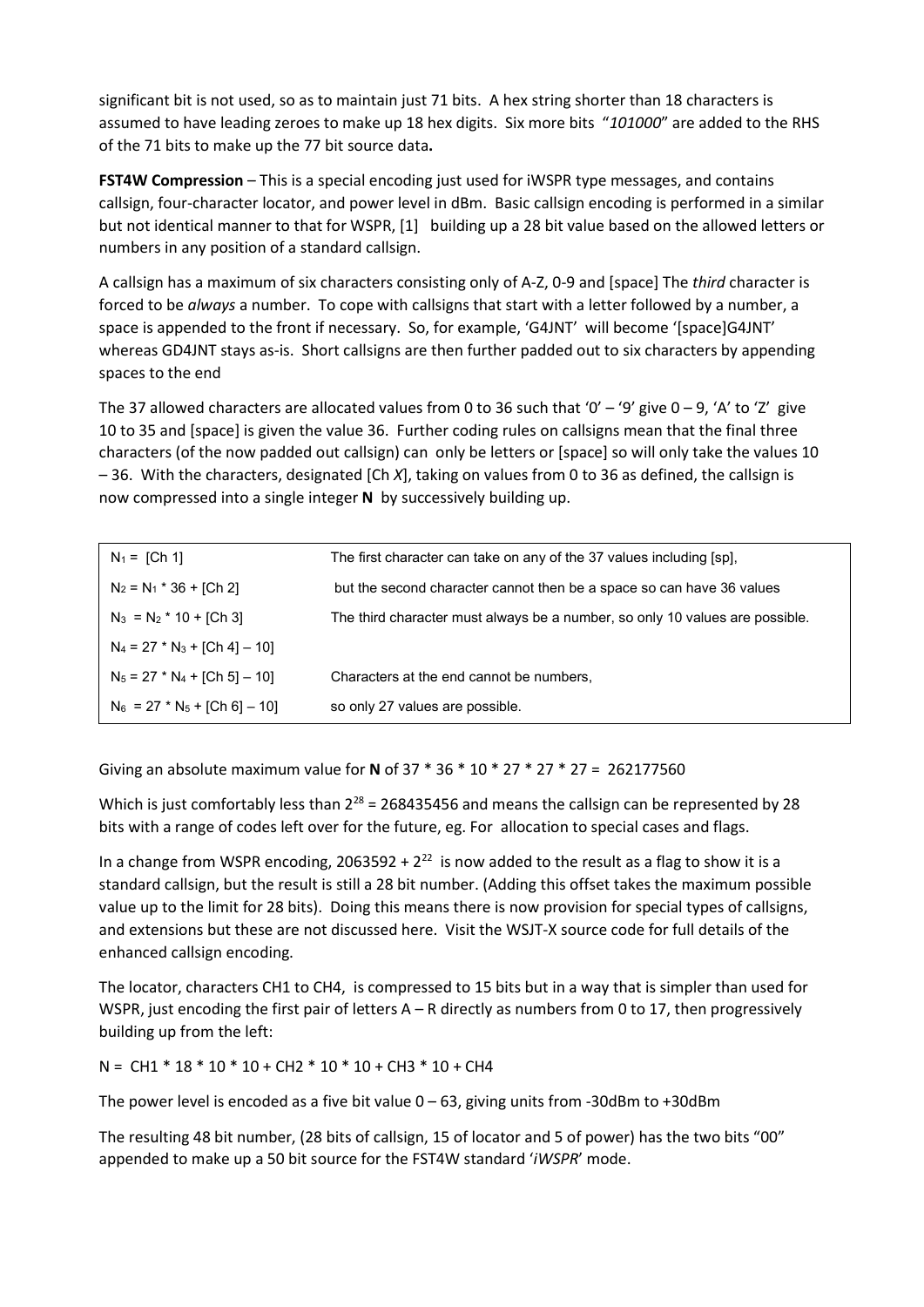# **Scrambling**

For the FST4 and FT4 Modes only, the 77 source bits are scrambled by bitwise exclusive ORing with the scrambling vector : "01001010010111101000100110110100101100001000101001111001010101011011111000101".

FT8, MSK144 and FST4W are not scrambled and the raw 77 bits pass on to the next stage of processing.

# Cyclic Redundancy Check

Each of the modes has a CRC added to allow the decoder software to reject all false decodes that can arise from noise and incorrect application of error correction. The CRC is of a different length and has a different generating polynomial for each of the three main mode types. CRC generation is subtly different between that for FST4 / FST4W , FT4 / FT8 and MSK144

FST4 / FST4W CRC – this is 24 bits long and is generated as follows. 24 '0's are appended to the end of the 77 bit (for FST4) or 50 bit (for FST4W) source data making a bit pattern 101 or 74 bits long. The bits of the source data are then left shifted, one bit at a time, through a 24 bit shift register that is initialised to all zeroes at the start. At each stage of the shift, the 'lost' bit that has just popped out from the left hand side of the shift register is tested. If it is '0' the contents of the shift register remain unaltered. If it is a '1' the 24 bit shift register contents are XORed with the generator polynomial '1000000000000011001011011' or 0x100065B. (Note that the left hand, most significant bit of the polynomial is always 1 in a CRC generator and is ignored here – only the 24 right-most bits take part in the XOR process). After the source bits have all been shifted in, including the 24 '0's that were appended at the end, the 24 bits remaining in the shift register form the CRC.

This CRC is then appended to the end of the *original* source bits to form a 101 or 74 bit data-set for the next stage.

FT8 and FT4 CRC – is 14 bit with the generator polynomial 0x6757 or '110011101010111' (again, the left-most bit is always '1' and not used). 14 '0's are appended to the 77 bit source data, in the same was as described above, but there is another quirk in this (and for MSK144) CRC generation. Further '0's are now added so the resulting source plus extra '0's is padded out to have a length that is a multiple of 8 bits. For the 77+14 bits here, that requires '00000' to be appended making a 96 bit pattern. The 96 bits are left-shifted into the 14 bit shift register, and if the bit just popped out at each shift is a '1', the contents are XORed with the polynomial.

The 14 bits left in the shift register after the final shift-left form the CRC which is appended to the original source data to give a data set 91 bits in length

MSK144 CRC – is 13 bit and has to have six more '0's appended on top of the 13, to make a multiple of 8 bits, again resulting in 96 in total. The generator polynomial is 0x15D7 or '1010111010111' (the leading '1' has been left out this time, but this is the value as quoted in the source code).

The 13 bits left in the shift register after the final shift-left form the CRC which is appended to the original source data to give a data set of 90 bits in length.

## Parity Bits

All five modes are now expanded by adding parity bits formed by multiplying (ANDing) the entire source + CRC with successive rows of a generator matrix, then taking the single bit parity of the result after each operation. The width of the generator matrix is equal to the length of the input data (77 or 50),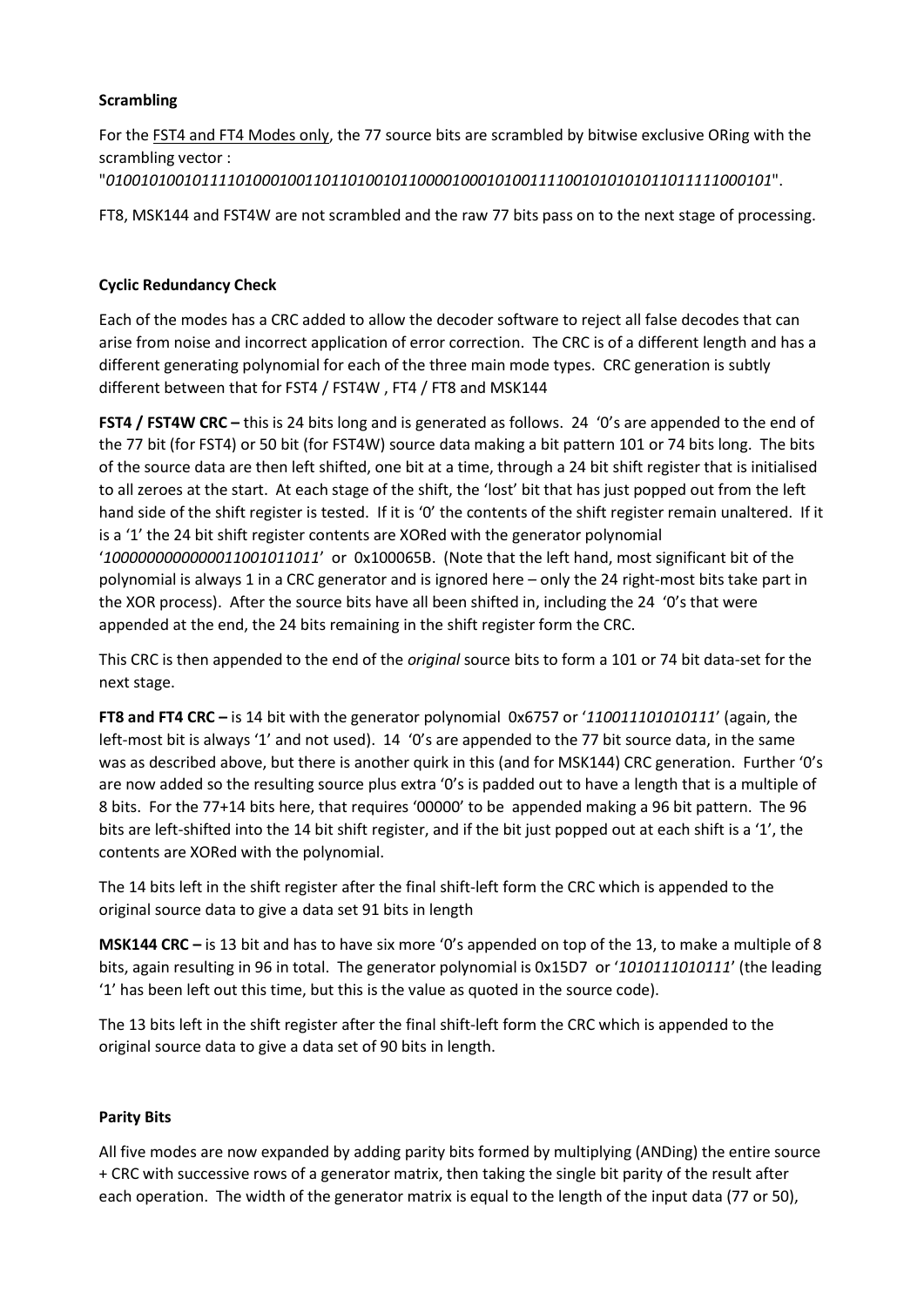and the depth (number of rows) is equal to the number of parity bits to be generated. These parity matrices can be found in the WSJT-X source documentation, with file names like ldpc\_240\_74\_generator.f90.

This one is for FST4W and generates 240 parity bits (240 rows of data) from an input 74 bits wide. The first five rows are :

 "de8b3201e3c59f55a14" "2e06d352ebc5b74c4fc" "2e16d6cf5a725c3244c" "84f5587edca6d777de4" "e152b1e2b5965093ecc"

The hex code for these matrices as listed are left justified. Note how the rightmost hex digit only ever has its two MSBs in use, yielding values of only 0, 4, 8 or 0x0C , since the width is just the 74 bits of the source data + CRC.

The other parity generator matrices are:

| FST4        | $\overline{\phantom{0}}$ | "Idpc_240_101_generator.f90"  |
|-------------|--------------------------|-------------------------------|
| $FT8/FT4 -$ |                          | "Idpc_174_91_c_generator.f90" |
| MSK144 -    |                          | "Idpc_128_90_generator.f90"   |

The parity bits for all four modes are generated as follows:

AND the entire source + CRC with the first row of the generator matrix, starting with the left-most bit of the source and the left-most bit of the generator and so on. Form the single parity bit of the result of this multiple AND operation and append this to the source. Repeat for each row of the generator matrix, forming as many parity pits as there are rows in the matrix. This process is equivalent to adding, modulo two, the source+CRC to each line of the parity matrix.

The resulting source data + CRC + parity bits are the FEC encoded final data that will go onto the next stage of symbol generation and modulation. For each of the four modes this data has a structure to it, albeit each of different length, in the form Source data  $+$  CRC + parity. So it can be seen that the raw 77 or 50 source bits appear at the start of the final transmission unaltered, apart from the case with FST4 and FT4 where they have been scrambled by the fixed scrambling vector. The overall bit positions are:

| Mode          | Source CRC Parity |                 |    |     |          |
|---------------|-------------------|-----------------|----|-----|----------|
| FST4          |                   | $77 + 24 + 139$ |    | $=$ | 240 bits |
| FST4W         |                   | $50 + 24 + 166$ |    | $=$ | 240      |
| FT8/FT4       |                   | $77 + 14 + 83$  |    | $=$ | 174      |
| <b>MSK144</b> |                   | $77 + 13 +$     | 38 | $=$ | 128      |

Note the considerably fewer number of parity bits in MSK144 as well as its shorter CRC. This reduction in FEC strength is offset by the fact that an MSK144 message is repeated many times in a frame so a significant part of the error correction is done by overlaying information from successive messages.

## Synchronisation and Conversion to Symbols

So far, apart from different lengths of the bit fields and the message data in FST4W, the encoding of each mode has all followed essentially the same process. It is the modulation and addition of synchronisation that makes the three modes very different.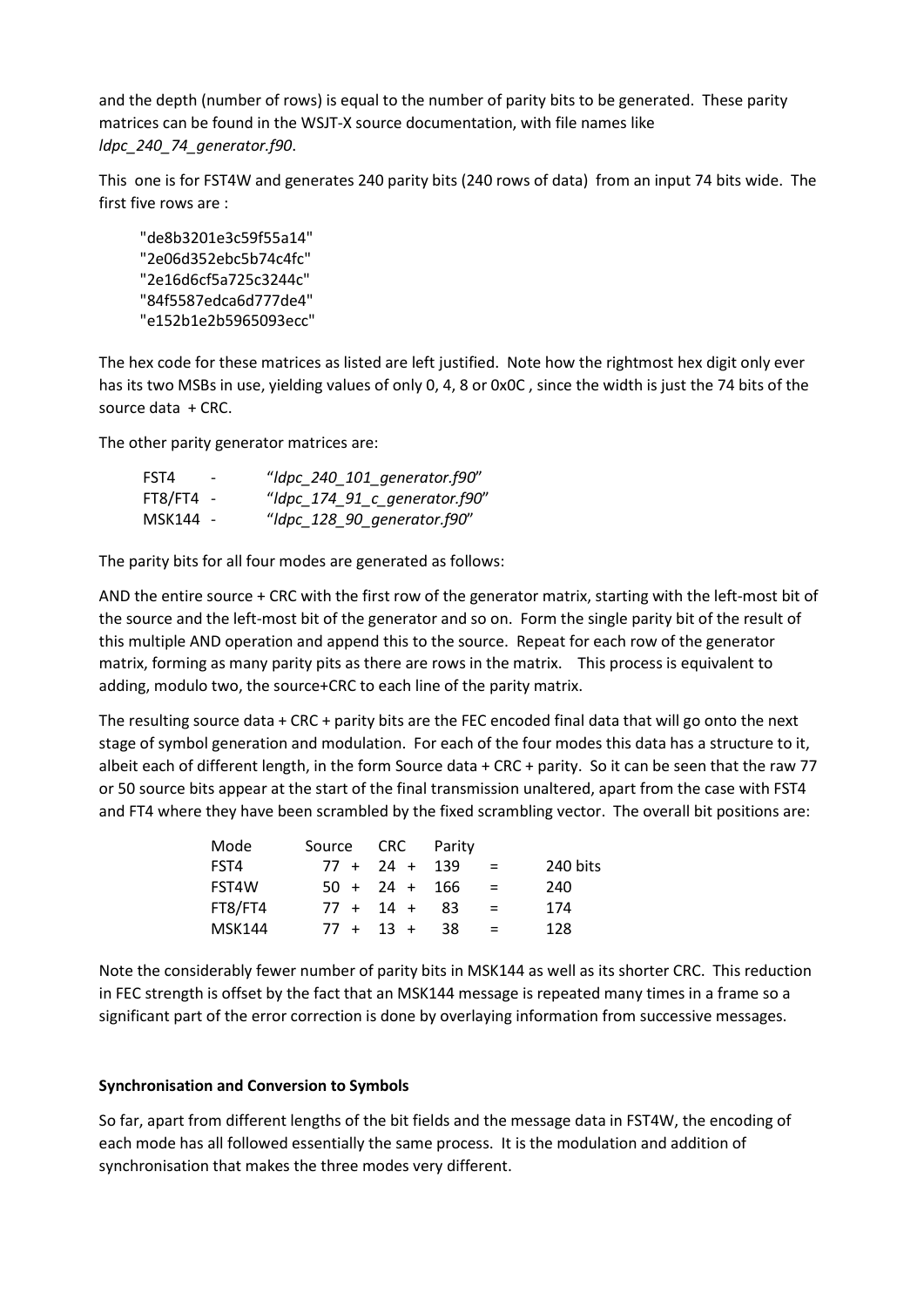**FST4/FST4W** – The 240 bits are taken in pairs and coded via a Gray code mapping '00' > 0, '01' > 1, ' $10' > 3$ , ' $11' > 2$  to give 120 four-level symbols,  $0 - 3$ .

Two synchronisation Costas arrays of eight symbols each are taken, corresponding to the symbol sequences, sync1 = "01321023" and sync2 = "23103201"

The 120 symbols are split up into four blocks,  $Block1 - Block4$ , of 30 symbols each and merged with the Costas arrays in the following manner to give a 160 symbol sequence. The two distinct Costas arrays are repeated and interspersed throughout the transmitted symbol set:

Sync 1 + Block1 + Sync2 + Block2 + Sync1 + Block3 + Sync2 + Block4 + Sync1

Modulation is by 4-level MFSK with equally spaced frequencies, each corresponding to one of the four symbols. A range of symbol rate and tone spacing options are provided, the submode qualifier is the cycle time of the transmission in seconds. The Tx period is a few seconds less than this

| Mode/Duration | Baud Interval, s | Tone Spacing Hz |
|---------------|------------------|-----------------|
| FST4-15       | 0.06             | 16.67           |
| FST4-30       | 0.14             | 7.14            |
| FST4-60       | 0.32             | 3.09            |
| FST4(W)-120   | 0.68             | 1.46            |
| FST4(W)-300   | 1.79             | 0.558           |
| FST4(W)-900   | 5.56             | 0.18            |
| FST4(W)-1800  | 11.2             | 0.089           |

FT8 - The 174 bits are taken three at a time and Gray code mapped as:

 $'000' > 0$   $'001' > 1$   $'011' > 2$   $'010' > 3$   $'110' > 4$   $'100' > 5$   $'101' > 6$   $'111' > 7$  To give 58 symbols. A Costas array comprising of seven symbols "3140652" forms a sync vector. The 58 message symbols are spilt into two blocks of 29 and are merged with the sync arrays to form: Sync + Block1 + Sync + Block2 + Sync to give a 79 symbol pattern.

Modulation is 8-level FSK with a tone spacing of 6.25Hz and a symbol interval of 0.16s

FT4 – adopts the same encoding (albeit with the scrambling of the message data) as for FT8 up to the addition of the parity bits. The 174 bits are taken in pairs and Gray coded mapped as :

'00' > 0, '01' > 1, '10' > 3, '11' > 2 to give 87 symbols. This is split into three 29 symbol blocks,

Four different 4x4 Costas arrays are used as sync vectors: Sync1 = '0132' Sync2 ='1023' Sync3 = '2310' Sync4 = '3201'.

The sync vectors are interspersed with the three 29 bit blocks to give 103 symbols

Sync1 + Block1 + Sync2 + Block2 + Sync3 + Block3 + Sync4.

A special amplitude ramped null symbol is inserted at the beginning and end of the transmitted sequence, but this does not affect the coding process

Modulation is 4-level FSK with a tone spacing of 20.833Hz and a symbol interval of 48ms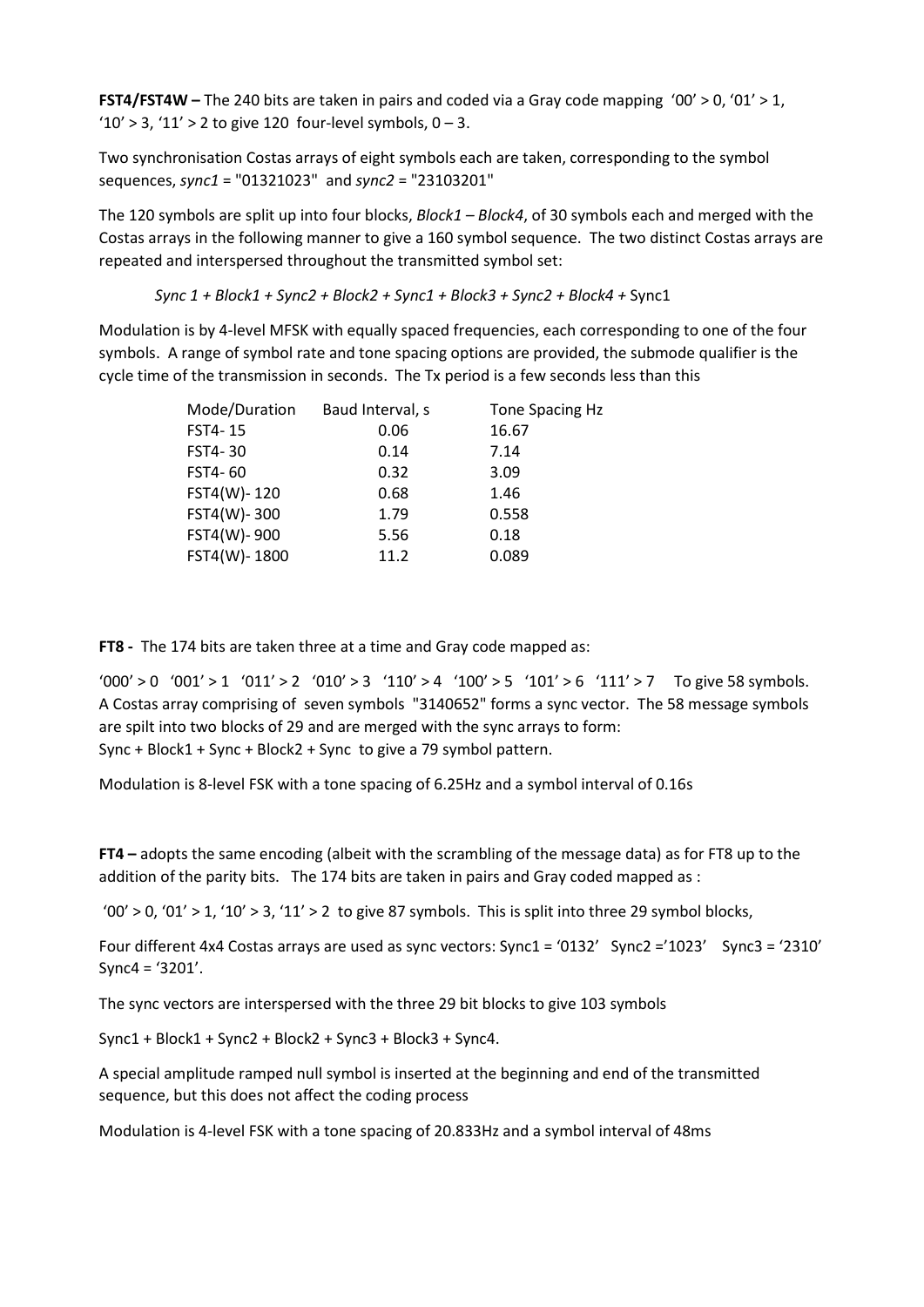MSK144 - Is a binary modulation so there is no assembling into multi-level symbols. A sync pattern of "01110010" is chosen. The synchronisation is added by splitting the 128 bit message data into two unequal blocks, the one containing the first 48 bits of data and the second block the remaining 80 bits. The over-air stream is then assembled from Sync + Block1 + Sync + Block2, making 144 bits in all

MSK144 uses Minimum Shift Keying, or MSK. There are two way of viewing an MSK waveform, either as offset QPSK with alternate symbols modulating the I or Q data, or as FSK with a frequency shift exactly half the symbol rate. The WSJT software actually includes two methods of generating the resulting waveform. Within the software the 144 bit pattern is used directly, with alternate bits used to form the I and Q channels of the sampled audio waveform to be sent to an SSB transmitter. For direct FSK generation at half the symbol rate this 144 bit pattern needs to be further manipulated to give the same result as the O-QPSK method. This involves differential coding and inverting alternate symbols. For each input bit labelled B1 to B144, the symbols S1 to S144 are generated from:

 S1 = B1 XOR B2 S2 = B2 XNOR B3 S3 = B3 XOR B4 …………. S144 = B144 XNOR B1 (note the wraparound on the final symbol). XNOR is simply XOR with the result inverted. Using the resulting '0' or '1' of the symbol set S1 to S144 as drive to an FSK source generating two frequencies, separated by exactly half the symbol rate to give an MSK waveform.

The WSJT software includes a routine to do this conversion which is used for the MSK144CODE utility that generates the binary FSK frequency shift bit pattern.

MSK144 uses a symbol rate of 2000 symbols / second, so the tone shift is 1000Hz which is usually applied to a DDS-based source by setting values giving +/-500Hz of the nominal centre frequency. The burst of 144 symbols takes 72ms to send, with the burst repeated continuously for the duration of the transmission cycle time, usually 5 to 30 seconds.

## Gaussian Frequency Shift Keying

While not relevant to the coding process, this is important in generating the FSK symbols when a standalone RF source is being used to generate the transmitted RF. To avoid excessive keying sidebands, the transition from one FSK tone to the next is not an abrupt switch in the way JT4, JT9 and WSPR modes are formed. Instead the change from one symbol to the next follows a Gaussian shaped transition. This means the beginning and end of each symbol contain elements of the previous, current and next pulse. Full details of the Gaussian shaping can be found at [5] and [6]

|                                                      | <b>Bits</b>          | Mode Source Scramble CRC CRC          |                            | Padding                               | Parity<br><b>Bits</b> | Parity<br><b>Matrix</b>                                                 | Bits /<br>Symbol         | Symbols / Sync                                                                                                                                                                  | Modulation                                         | Rate/Tone<br>Baud ms, Hz                                 |
|------------------------------------------------------|----------------------|---------------------------------------|----------------------------|---------------------------------------|-----------------------|-------------------------------------------------------------------------|--------------------------|---------------------------------------------------------------------------------------------------------------------------------------------------------------------------------|----------------------------------------------------|----------------------------------------------------------|
| FST4<br>FST4W<br>FT <sub>8</sub><br>FT4<br>MSK144 77 | 77<br>50<br>77<br>77 | Yes<br>No.<br>No.<br>Yes<br><b>No</b> | 24<br>24<br>14<br>14<br>13 | $\Omega$<br>$\Omega$<br>5.<br>5.<br>6 | 83<br>83<br>38        | 166 "240 101"<br>139 "240 74"<br>$"174$ 91"<br>$"174$ 91"<br>$"128$ 90" | 2<br>3<br>$\overline{2}$ | 2x 8x8 Costas, 5 equi-placed<br>2x 8x8 Costas, 5 equi-placed<br>1x 7x7 Costas, 3 equi-placed<br>4x 4x4 Costas, 4 equi-placed<br>1-Diff +/-Pol. 8bits, x2, at start & 48 bits in | 4-GFSK<br>4-GFSK<br>8-GFSK<br>4-GFSK<br><b>MSK</b> | Variable<br>Variable<br>160/6.25<br>48/20.83<br>0.5/1000 |

## Summary of Coding Differences